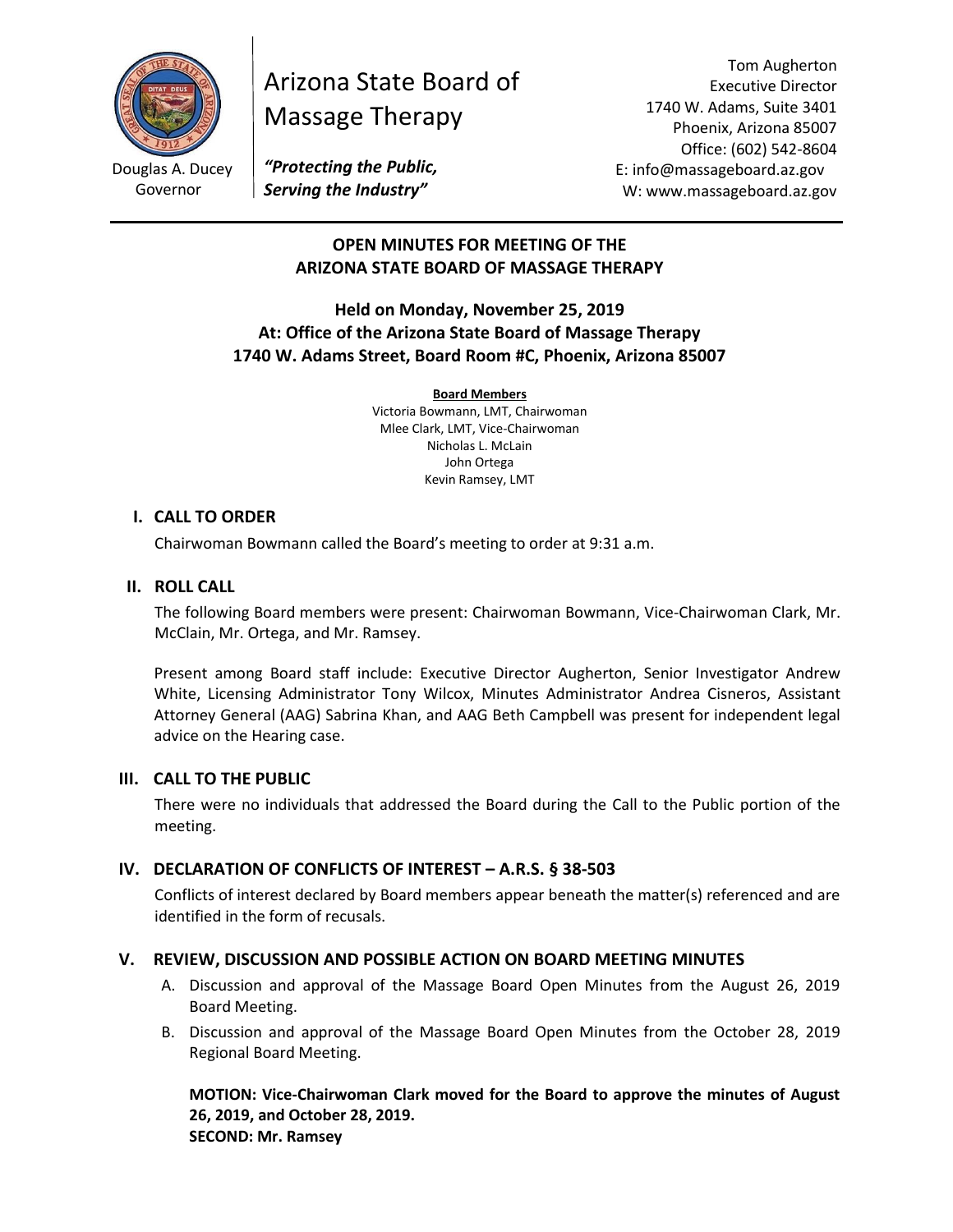**VOTE: The following Board members voted in favor of the motion: Chairwoman Bowmann, Vice-Chairwoman Clark, Mr. McClain, Mr. Ortega, and Mr. Ramsey. VOTE: 5-yay, 0-nay, 0-abstain, 0-recuse, 0-absent. MOTION PASSED.** 

## **C. ITEMS FOR BOARD REVIEW, DISCUSSION AND POSSIBLE ACTION**

A. Formal Hearing(s)

(1)19-154 Saganuma, Kailoa

Mr. Kailoa was not present during the Board's consideration of this matter. AAG Khan was present on behalf of the State. AAG Campbell was present for independent legal advice.

**MOTION: Vice-Chairwoman Clark moved for the Board to find that the State has demonstrated by a preponderance of the evidence the factual allegations in the Complaint and to adopt these allegations as the Board's Findings of Fact. SECOND: Mr. Ortega VOTE: The following Board members voted in favor of the motion: Chairwoman Bowmann, Vice-Chairwoman Clark, Mr. McClain, Mr. Ortega, and Mr. Ramsey. VOTE: 5-yay, 0-nay, 0-abstain, 0-recuse, 0-absent. MOTION PASSED.**

**MOTION: Vice-Chairwoman Clark moved for the Board to find that the Findings of Fact constitute a violation of the statutes and/or rules set forth in the Complaint and adopt the alleged violations as the Board's Conclusions of Law.** 

**SECOND: Mr. Ramsey** 

**VOTE: The following Board members voted in favor of the motion: Chairwoman Bowmann, Vice-Chairwoman Clark, Mr. McClain, Mr. Ortega, and Mr. Ramsey. VOTE: 5-yay, 0-nay, 0-abstain, 0-recuse, 0-absent. MOTION PASSED.**

**MOTION: Vice-Chairwoman Clark moved for the Board to issue an Order for license revocation.** 

**SECOND: Mr. Ortega** 

**VOTE: The following Board members voted in favor of the motion: Chairwoman Bowmann, Vice-Chairwoman Clark, Mr. McClain, Mr. Ortega, and Mr. Ramsey. VOTE: 5-yay, 0-nay, 0-abstain, 0-recuse, 0-absent. MOTION PASSED.**

C. Formal Interview(s)

(1)19-177 Farino, Michael

Mr. Farino was present with Attorney Joseph Hamby. Complainant TO was present with Attorney David Shapiro.

**MOTION: Vice-Chairwoman Clark moved for the Board to issue a Non-Disciplinary Order to complete 16 hours of in-person, pre-approved Continuing Education (CE) for draping, communication, and ethics. The CE hours shall be in addition to the hours required for license renewal.**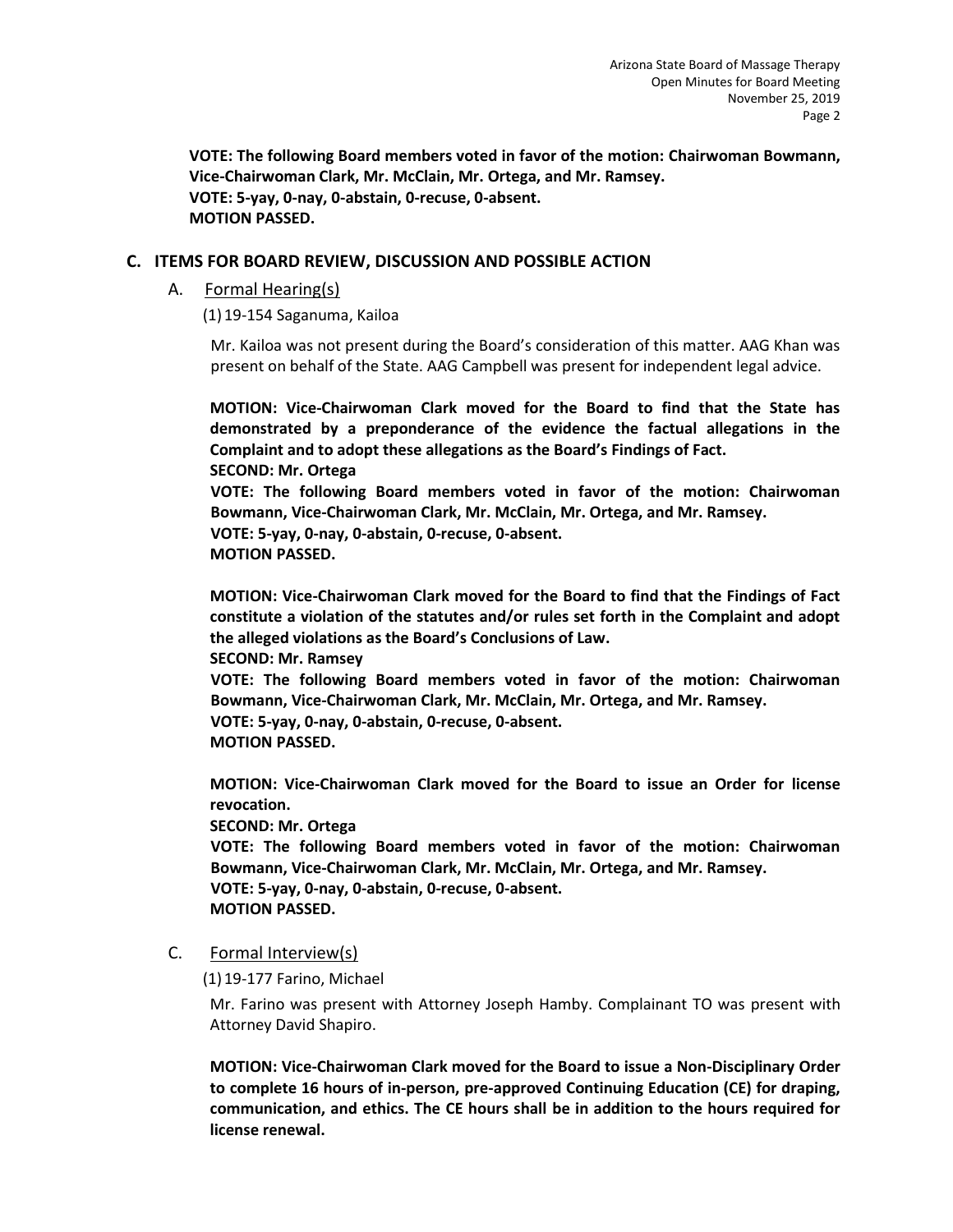**SECOND: Chairwoman Bowmann** 

**VOTE: The following Board members voted in favor of the motion: Chairwoman Bowmann, Vice-Chairwoman Clark, Mr. McClain, and Mr. Ramsey. The following Board member voted against the motion: Mr. Ortega.** 

**VOTE: 4-yay, 1-nay, 0-abstain, 0-recuse, 0-absent. MOTION PASSED.**

(2)20-113 Cox-Pitt, Sirena

Ms. Cox-Pitt was present without legal counsel during the Board's consideration of this case.

**MOTION: Mr. Ortega moved for dismissal. SECOND: Vice-Chairwoman Clark** 

**VOTE: The following Board members voted in favor of the motion: Chairwoman Bowmann, Vice-Chairwoman Clark, Mr. McClain, Mr. Ortega, and Mr. Ramsey. VOTE: 5-yay, 0-nay, 0-abstain, 0-recuse, 0-absent. MOTION PASSED.**

# D. Removal from Probation

(1) 19-130 Boyle, Robert

Mr. Ramsey was recused from this case. Mr. Boyle was present during the Board's consideration of this matter.

**MOTION: Chairwoman Bowmann moved for the Board to terminate the Probation. SECOND: Mr. Ortega** 

**VOTE: The following Board members voted in favor of the motion: Chairwoman Bowmann, Vice-Chairwoman Clark, Mr. McClain, and Mr. Ortega. The following Board member was recused: Mr. Ramsey.**

**VOTE: 4-yay, 0-nay, 0-abstain, 1-recuse, 0-absent. MOTION PASSED.**

D. Investigation Review File(s)

(1) 20-119 Han, Tiffany

(2)20-120 Zhang, Shiman

**MOTION: Chairwoman Bowmann moved for the Board to continue item numbers 1 and 2 and have the matters return to the Board within a reasonable timeframe. SECOND: Vice-Chairwoman Clark** 

**VOTE: The following Board members voted in favor of the motion: Chairwoman Bowmann, Vice-Chairwoman Clark, Mr. McClain, Mr. Ortega, and Mr. Ramsey. VOTE: 5-yay, 0-nay, 0-abstain, 0-recuse, 0-absent.** 

**MOTION PASSED.**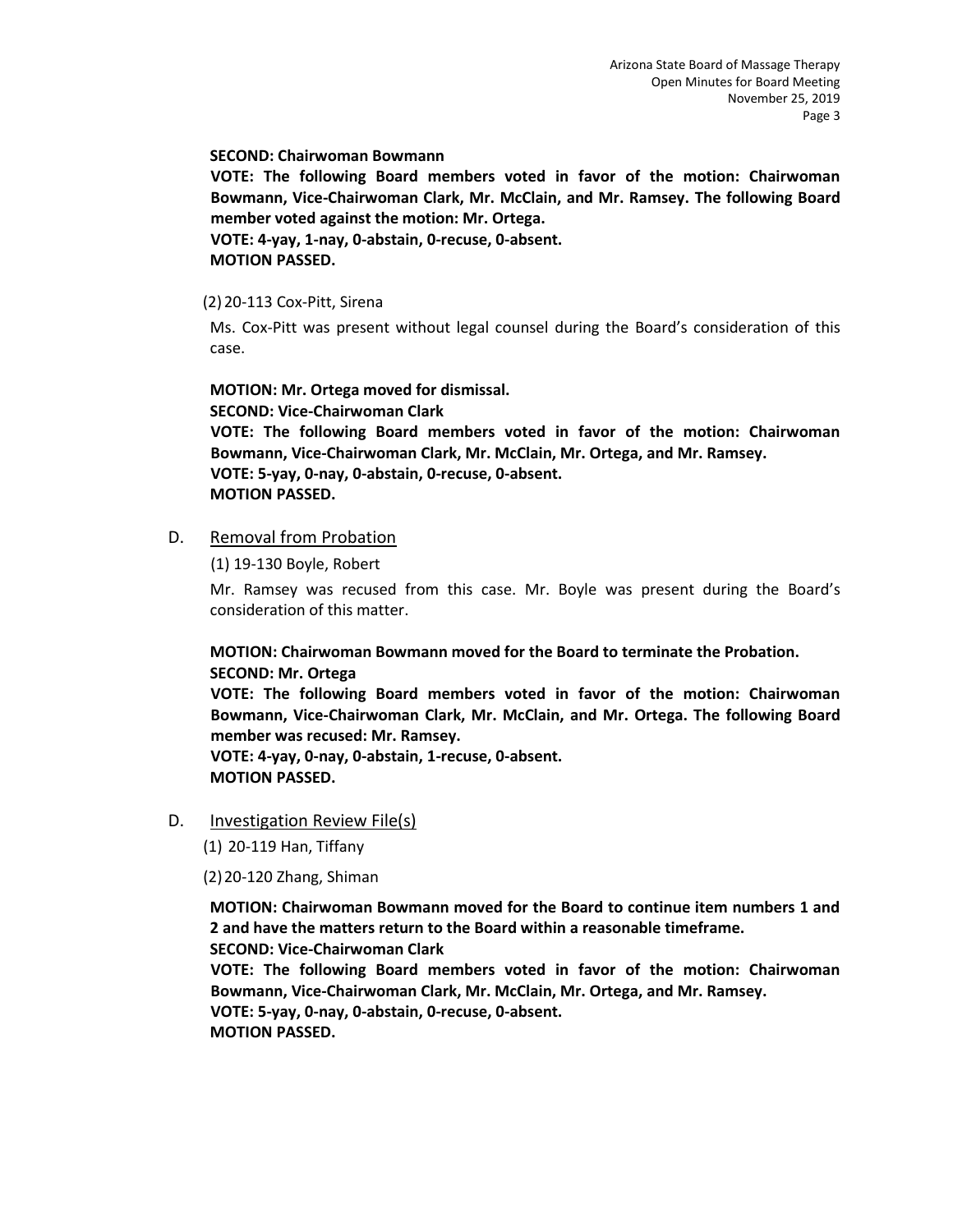#### (3)20-121 Salgado, Joshua

Mr. Salgado was present without legal counsel during the Board's consideration of this case.

## **MOTION: Mr. Ramsey moved for the Board to proceed to Formal Interview in this case. SECOND: Mr. Ortega**

**VOTE: The following Board members voted in favor of the motion: Chairwoman Bowmann, Vice-Chairwoman Clark, Mr. McClain, Mr. Ortega, and Mr. Ramsey. VOTE: 5-yay, 0-nay, 0-abstain, 0-recuse, 0-absent. MOTION PASSED.**

#### (4)20-123 Ruiz, Jessica

Ms. Ruiz was present without legal counsel during the Board's consideration of this case.

## **MOTION: Mr. Ortega moved for dismissal.**

**SECOND: Mr. McClain VOTE: The following Board members voted in favor of the motion: Chairwoman Bowmann, Vice-Chairwoman Clark, Mr. McClain, Mr. Ortega, and Mr. Ramsey. VOTE: 5-yay, 0-nay, 0-abstain, 0-recuse, 0-absent. MOTION PASSED.**

## a. Application Review

(1) Kirschenbaum, Gregory

Mr. Kirschenbaum was present during the Board's consideration of this matter.

## **MOTION: Mr. Ortega moved for the Board to grant licensure.**

**SECOND: Mr. Ramsey VOTE: The following Board members voted in favor of the motion: Chairwoman Bowmann, Vice-Chairwoman Clark, Mr. McClain, Mr. Ortega, and Mr. Ramsey. VOTE: 5-yay, 0-nay, 0-abstain, 0-recuse, 0-absent. MOTION PASSED.**

(2) Wang, Chun

Ms. Wang was present with Attorney Cary Lackey during the Board's consideration of this matter.

**MOTION: Mr. Ortega moved for the Board to grant licensure.** 

**SECOND: Chairwoman Bowmann** 

**VOTE: The following Board members voted in favor of the motion: Chairwoman Bowmann, Vice-Chairwoman Clark, Mr. McClain, Mr. Ortega, and Mr. Ramsey. VOTE: 5-yay, 0-nay, 0-abstain, 0-recuse, 0-absent. MOTION PASSED.**

**MOTION: Chairwoman Bowmann moved for the Board to rescind approval of licensure in this case and continue the matter until the pending criminal case has been concluded.** 

**SECOND: Mr. Ortega**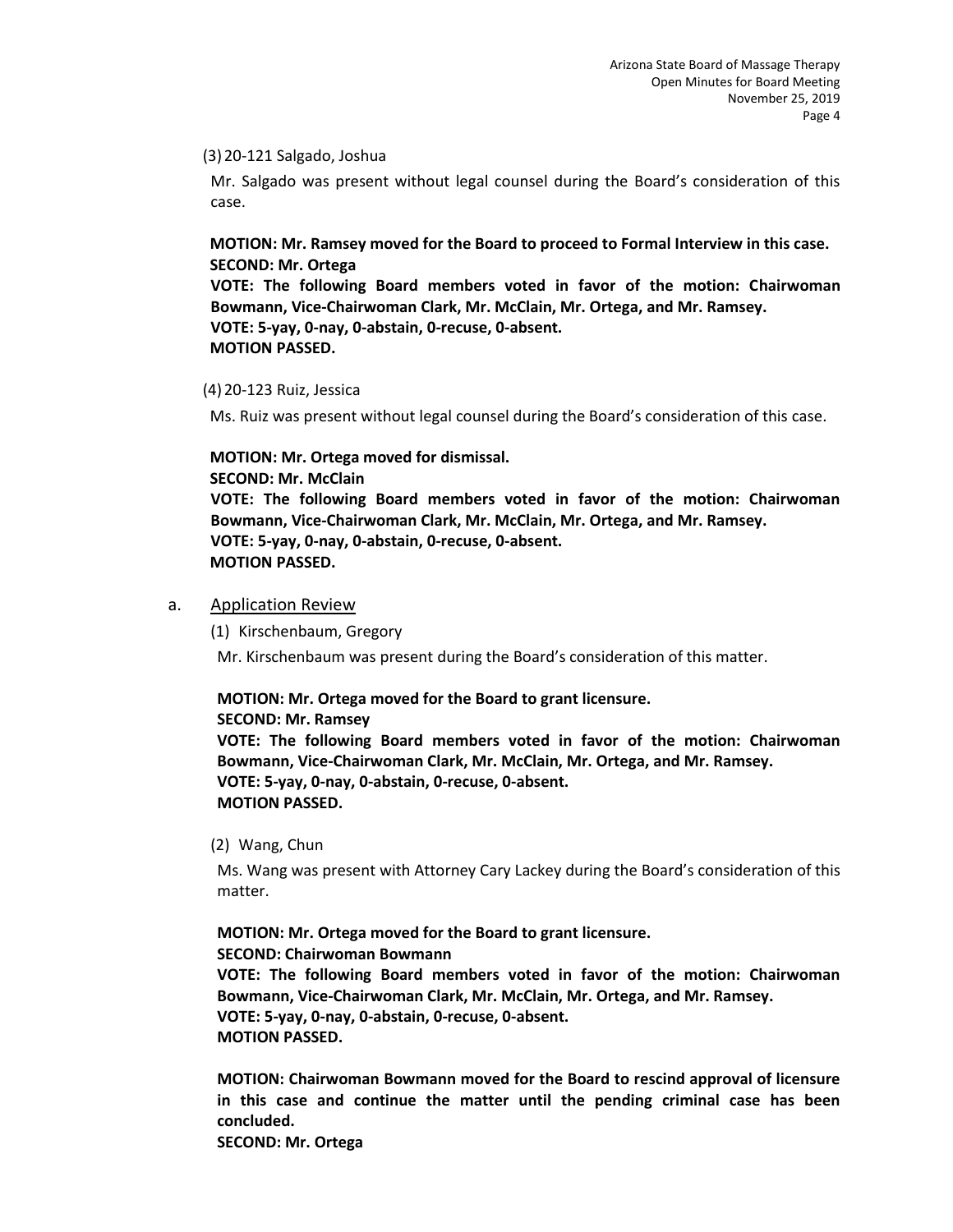**VOTE: The following Board members voted in favor of the motion: Chairwoman Bowmann, Vice-Chairwoman Clark, Mr. McClain, Mr. Ortega, and Mr. Ramsey. VOTE: 5-yay, 0-nay, 0-abstain, 0-recuse, 0-absent. MOTION PASSED.**

(3) Cheng, Yayu

Ms. Cheng was present during the Board's consideration of this matter.

**MOTION: Chairwoman Bowmann moved for the Board to grant licensure. SECOND: Vice-Chairwoman Clark VOTE: The following Board members voted in favor of the motion: Chairwoman Bowmann, Vice-Chairwoman Clark, Mr. McClain, Mr. Ortega, and Mr. Ramsey.**

**VOTE: 5-yay, 0-nay, 0-abstain, 0-recuse, 0-absent. MOTION PASSED.**

(4) Deng, Chao Feng

Ms. Deng was present during the Board's consideration of this matter.

**MOTION: Chairwoman Bowmann moved for the Board to grant licensure. SECOND: Mr. Ortega VOTE: The following Board members voted in favor of the motion: Chairwoman Bowmann, Vice-Chairwoman Clark, Mr. McClain, Mr. Ortega, and Mr. Ramsey. VOTE: 5-yay, 0-nay, 0-abstain, 0-recuse, 0-absent. MOTION PASSED.**

(5) Zhang, Dayan

Ms. Zhang was present during the Board's consideration of this matter.

**MOTION: Chairwoman Bowmann moved for the Board to grant licensure. SECOND: Mr. Ortega VOTE: The following Board members voted in favor of the motion: Chairwoman Bowmann, Vice-Chairwoman Clark, Mr. McClain, Mr. Ortega, and Mr. Ramsey. VOTE: 5-yay, 0-nay, 0-abstain, 0-recuse, 0-absent. MOTION PASSED.**

## **E. EXECUTIVE DIRECTOR'S REPORT**

A. Agency Operations

## **F. SUMMARY OF CURRENT EVENTS**

No action was taken by the Board under this Agenda item.